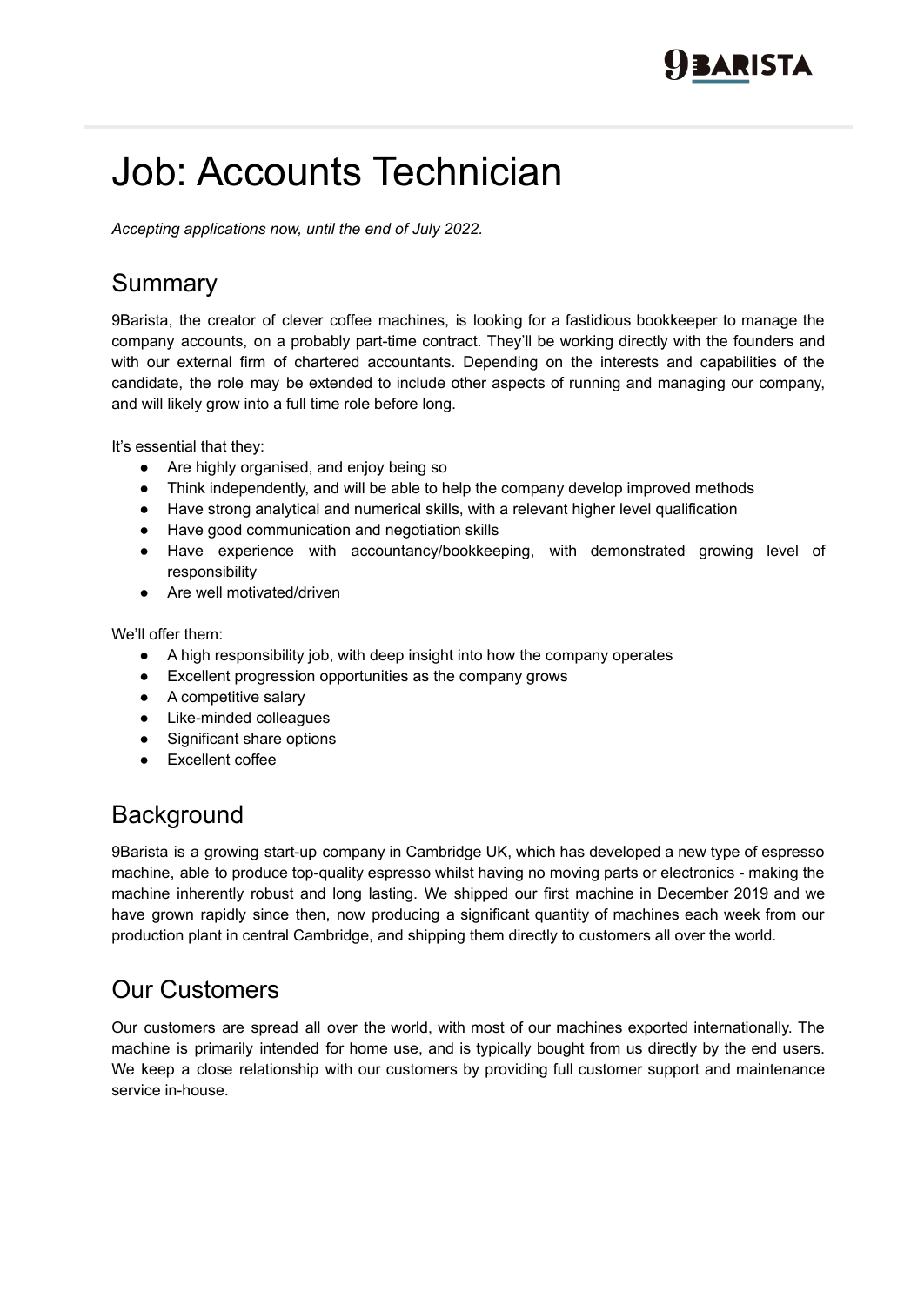

## The Team

We're a young company, with an energetic and highly driven team. We have a broad range of skill sets in engineering, digital integration, manufacturing technology, brand development, graphic design, entrepreneurialism and business development. We have a flat structure, and we like to get everyone involved in as many parts of the business as possible. We have seven team members working full time, with a number of remote contributors/advisors and a broad network of investors and dedicated customers.

#### How we work

We're focused on continuously changing and improving the way we operate our business, never settling or being completely content with our current processes, products and services. We're highly analytical, measuring the performance of all aspects of the company, and using the results to determine where best to focus our development efforts. We spend considerable time and effort on the automation of data collection and analysis.

In parallel to producing and tweaking our existing machine, we are developing and prototyping new products and manufacturing processes, and we use our in-house CNC machinery, 3D printers and other tools to do this. We're expecting to introduce general purpose robots into the production space shortly, to take on some of the production work.

In all aspects of the business we are building in rapid feedback loops to speed up the development cycle of our products and services. For this reason we keep the majority of our manufacturing in the UK and manage close relationships with all of our suppliers and customers. All members of the company take on some customer service responsibilities to ensure we're all fully informed of how our products and services are being received.

#### Job responsibilities

Primary responsibilities;

- Manage the company's budget, payroll, cash receipts and payments, and financial assets
- Reconciling all company transactions in Xero bookkeeping software
- Monitoring and improving the automations within Xero
- Liaising with our external firm of chartered accountants to prepare quarterly VAT returns, and annual accounts
- Managing the Enterprise Management Incentive Scheme (Options scheme)

Optional primary responsibilities (depending on candidate);

- Analyse financial accounting and sales data, compare to budget and forecast, explain variances, evaluate and implement corrective actions.
- Manage purchasing, and negotiate improved supply contracts
- Assisting with applications for government backed grants
- Recruitment and onboarding administration.

Secondary responsibilities;

● Contributing to discussions and problem solving in a broad range of business areas, from financial planning to marketing and product development strategy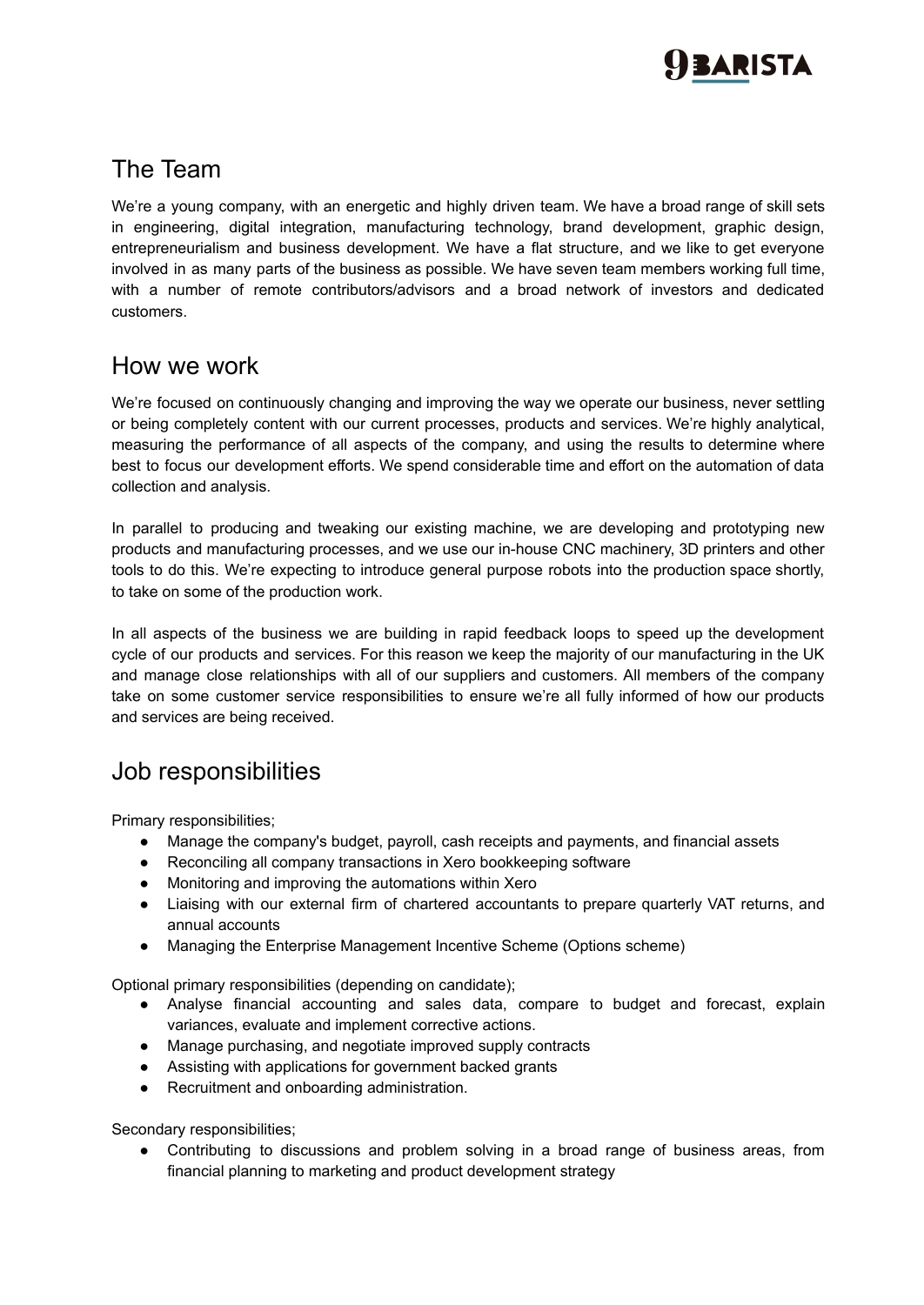

- Helping our customers by solving their problems and offering product support (the whole team spends a short time at the beginning of each day doing this)
- All other aspects of growing and developing a global product development and manufacturing business.

#### Essential requirements

- Lots of enthusiasm, drive and ambition.
- Ability to think creatively, and to help the company develop improved methods
- Experience with accountancy/bookkeeping
- Excellent team working skills, and ability to form strong interpersonal relationships with colleagues.
- An excellent command of English, and an ability to communicate concisely and tactfully with our customers and the wider 9Barista team.
- Excellent numerical literacy and analytical skills.
- A highly methodical and organised approach to work.
- Relevant higher-level education (e.g Accounts Technician qualification)

#### Valued experience/interests

- An interest in specialty coffee.
- Experience scripting and programming

#### **Benefits**

- Salary: We offer good salaries. The exact figure will depend on the candidate and the value we think you're likely to bring.
- Every employee will be enrolled in our Employee Ownership Scheme, where you will be given a significant number of share options in the company, so everyone benefits as the company grows.
- A fridge stocked with drinks of your choice, and fresh fruit delivered each week.
- Excellent coffee.
- 33 days annual leave, inclusive of national holidays, on a pro-rata basis.
- Flexible working arrangements are possible.
- As an early member of the team, you will have a significant impact on the emerging company culture. You will have the opportunity to help guide the company through its teenage years. It's a fun and impactful time to join!

## Contract Type

- Part-time employment, starting at between 1 and 2 days a week, with a 6 month probationary period.
- Location: On site. Cambridge, United Kingdom

## Applications

If you're interested in applying, please contact Will Playford on [will@9barista.com](mailto:will@9barista.com). Please send in;

- Covering note.
- Your CV with any relevant qualifications and experience.